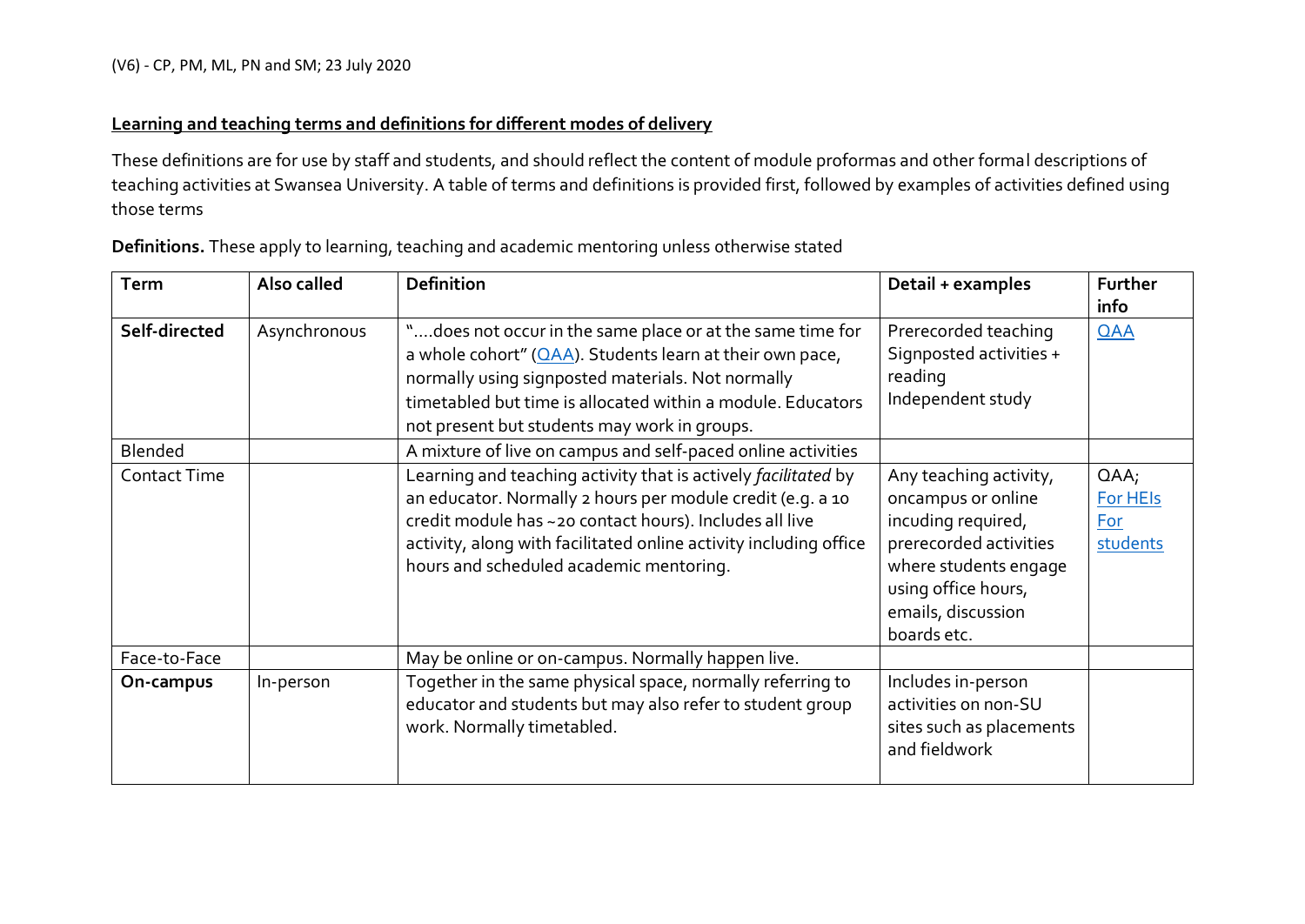## (V6) - CP, PM, ML, PN and SM; 23 July 2020

| Office hours |             | "staff are available for consultation, one-to-one discussion,                                                                                                                                                     | Not compulsory for                                                                                                                                                             | QAA |
|--------------|-------------|-------------------------------------------------------------------------------------------------------------------------------------------------------------------------------------------------------------------|--------------------------------------------------------------------------------------------------------------------------------------------------------------------------------|-----|
|              |             | and so on" (OAA). Should be face-to-face.                                                                                                                                                                         | students                                                                                                                                                                       |     |
| Online       | Remote      | Educator and students are not together in the same physical<br>space. May be live or self-directed. (QAA caution against use<br>of the word 'online' but this has greater meaning for<br>applicants and students) |                                                                                                                                                                                | QAA |
| Live         | Synchronous | Students are all undertake the same activity, at the same<br>time, normally with an educator present and in a timetabled<br>session. May be on-campus or online                                                   | Traditional teaching<br>sessions on campus<br>Any live activity<br>delivered online, e.g.<br>streamed lectures,<br>seminars or tutorials,<br>supervision, feedback<br>sessions |     |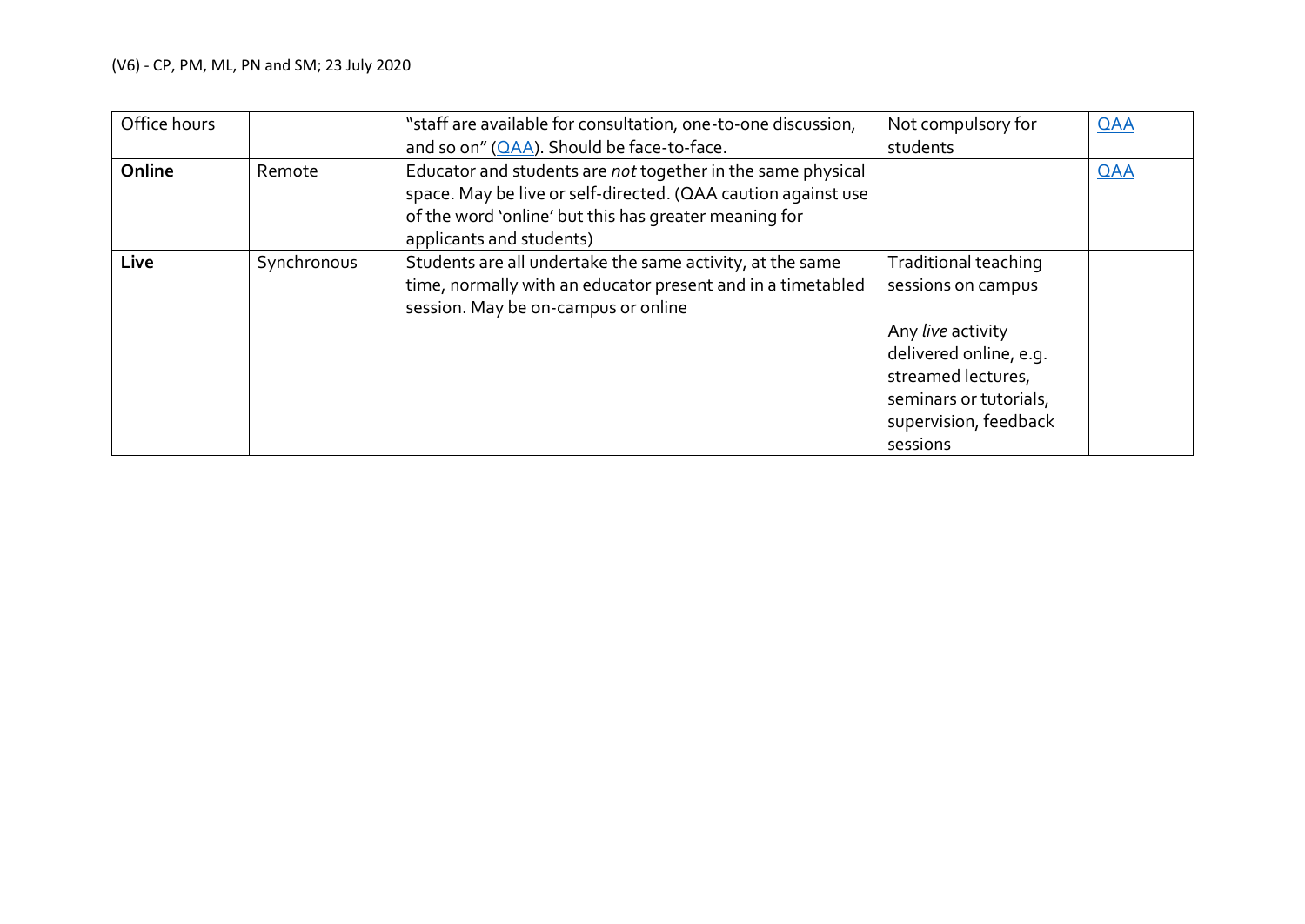## **Common teaching activities**

| <b>Term</b>            | <b>Definition</b>                                                                                                                                                                                                                                                                                                                                                                                                                           | Mode of delivery                                                                                                                                                                                                       |                                                                                                                                                                                                                                                                                                                                                |  |
|------------------------|---------------------------------------------------------------------------------------------------------------------------------------------------------------------------------------------------------------------------------------------------------------------------------------------------------------------------------------------------------------------------------------------------------------------------------------------|------------------------------------------------------------------------------------------------------------------------------------------------------------------------------------------------------------------------|------------------------------------------------------------------------------------------------------------------------------------------------------------------------------------------------------------------------------------------------------------------------------------------------------------------------------------------------|--|
|                        |                                                                                                                                                                                                                                                                                                                                                                                                                                             | On-campus                                                                                                                                                                                                              | Online                                                                                                                                                                                                                                                                                                                                         |  |
| Academic<br>Mentoring  | Every student allocated a member of academic<br>staff to act as an Academic Mentor (AM),<br>providing academic and personal development,<br>feedback on assessment, acting as point of<br>contact for pastoral care and signposting to<br>students services. Policy here                                                                                                                                                                    | Timetabled meeting between AM<br>and a student, either one-to-one<br>or group sessions. Occur in AM's<br>office or in a bookable room.<br>Attendance is recorded.                                                      | As on-campus but via Zoom or other<br>system                                                                                                                                                                                                                                                                                                   |  |
| <b>Active Learning</b> | Learning enhanced by activities where<br>learners engage actively with content (e.g.<br>formative quizzes, reflection, group tasks and<br>collaborative activities). Normally defined as<br>'not didactic'.<br><b>SALT Resources here</b><br>CPD course in canvas here<br>Explanation of underlying theory here                                                                                                                             | Can take place in any teaching<br>space. Appropriate technology<br>may be used but not essential.                                                                                                                      | Can be facilitated using<br>technology, for example as a live<br>online teaching session using tools<br>on Canvas. Zoom may be used to<br>split students into rooms for<br>discussion or collaborative<br>activities.                                                                                                                          |  |
| Assessment             | Allows students to demonstrate that they<br>have met required learning outcomes.<br>Formative assessments are informal<br>assessments that are used to assist student<br>learning, gauge student understanding and<br>inform teaching practices. Summative<br>assessments sum up what a student has<br>learned in a module and count towards their<br>final grade for that module; they can take<br>many different forms, including end-of- | In-person assessments include<br>timetabled exams in dedicated<br>rooms, and also class tests,<br>presentations, vivas and OSCEs,<br>where students must be<br>physically present for the<br>assessment to take place. | MCQs, quizzes, short answer, fill-<br>in-the-blank, true/false, multiple<br>drop-down, multiple answer,<br>matching, numerical answer,<br>discussion boards, flash cards,<br>puzzles, virtual labs, on-line<br>presentations/vivas and exams<br>(with lockdown browsers and/or<br>remote proctoring). Others<br>submitted via the VLE, such as |  |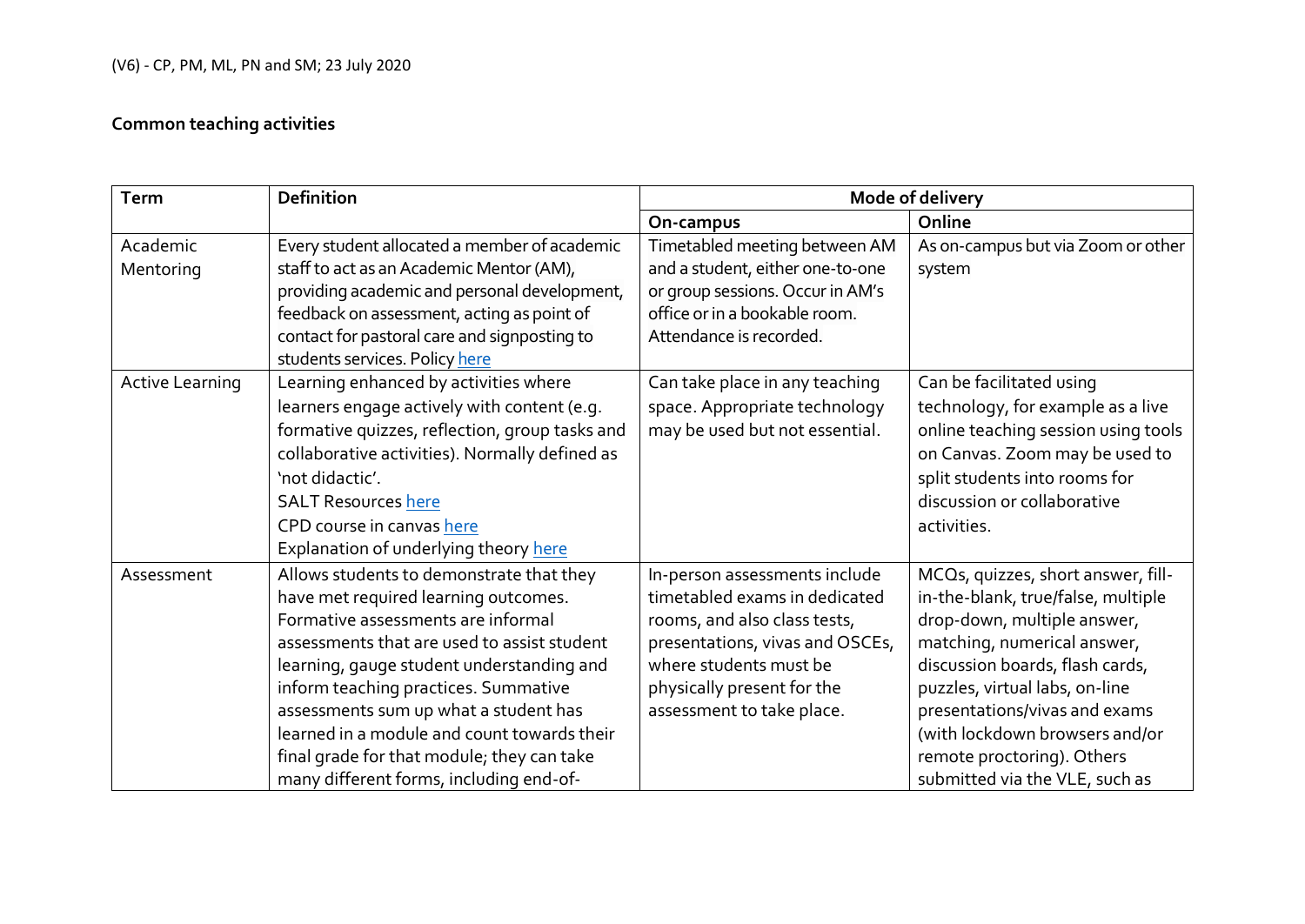|                         | module exams or continuous assessments<br>during the module.                           |                                                                   | essays, presentations, projects,<br>dissertations, portfolios, case-<br>studies, reports, blogs or reflective<br>writing, digital posters or media<br>projects, mind maps. |
|-------------------------|----------------------------------------------------------------------------------------|-------------------------------------------------------------------|----------------------------------------------------------------------------------------------------------------------------------------------------------------------------|
| <b>Block teaching</b>   | Lectures, tutorials and other forms<br>of teaching are provided in an intensive block. | Hosted in an appropriate<br>teaching space and can include a      | Hosted using appropriate<br>technology.                                                                                                                                    |
|                         |                                                                                        | range of activities either within a                               |                                                                                                                                                                            |
|                         |                                                                                        | module or across the                                              |                                                                                                                                                                            |
|                         |                                                                                        | programme.                                                        |                                                                                                                                                                            |
| <b>Flipped Learning</b> | A form of blended/active learning in which<br>students engage with knowledge-based     | Prerecorded knowledge-based<br>content on the VLE. Facilitated    | Both knowledge-based and<br>interactive elements are delivered                                                                                                             |
|                         | content (e.g. lecture material) in their own                                           | classroom-based activities                                        | using appropriate technology via                                                                                                                                           |
|                         | time rather than in the lecture theatre. This                                          | include discussion with peers                                     | VLE.                                                                                                                                                                       |
|                         | precedes a live interactive class                                                      | and problem-solving exercises                                     |                                                                                                                                                                            |
|                         | <b>SALT Resources here</b>                                                             |                                                                   |                                                                                                                                                                            |
| Independent             | Independent learning places the responsibility                                         | Facilitated within live lectures                                  | Faciliated remotely using the VLE                                                                                                                                          |
| Study and               | for engaging with the curriculum, developing                                           | and seminars, with                                                | and TEL tools                                                                                                                                                              |
| Independent             | critical thinking skills and depth of                                                  | recommendations for further                                       |                                                                                                                                                                            |
| Learning                | understanding of the subject.                                                          | reading, activities using reading<br>lists, library materials and |                                                                                                                                                                            |
|                         | Independent study is expected in order for                                             | additional supporting material                                    |                                                                                                                                                                            |
|                         | students to be able to demonstrate module                                              | on the VLE                                                        |                                                                                                                                                                            |
|                         | learning outcomes to a high level, beyond the                                          |                                                                   |                                                                                                                                                                            |
|                         | essential elements of the module, and should<br>be facilitated by teaching staff.      |                                                                   |                                                                                                                                                                            |
|                         |                                                                                        |                                                                   |                                                                                                                                                                            |